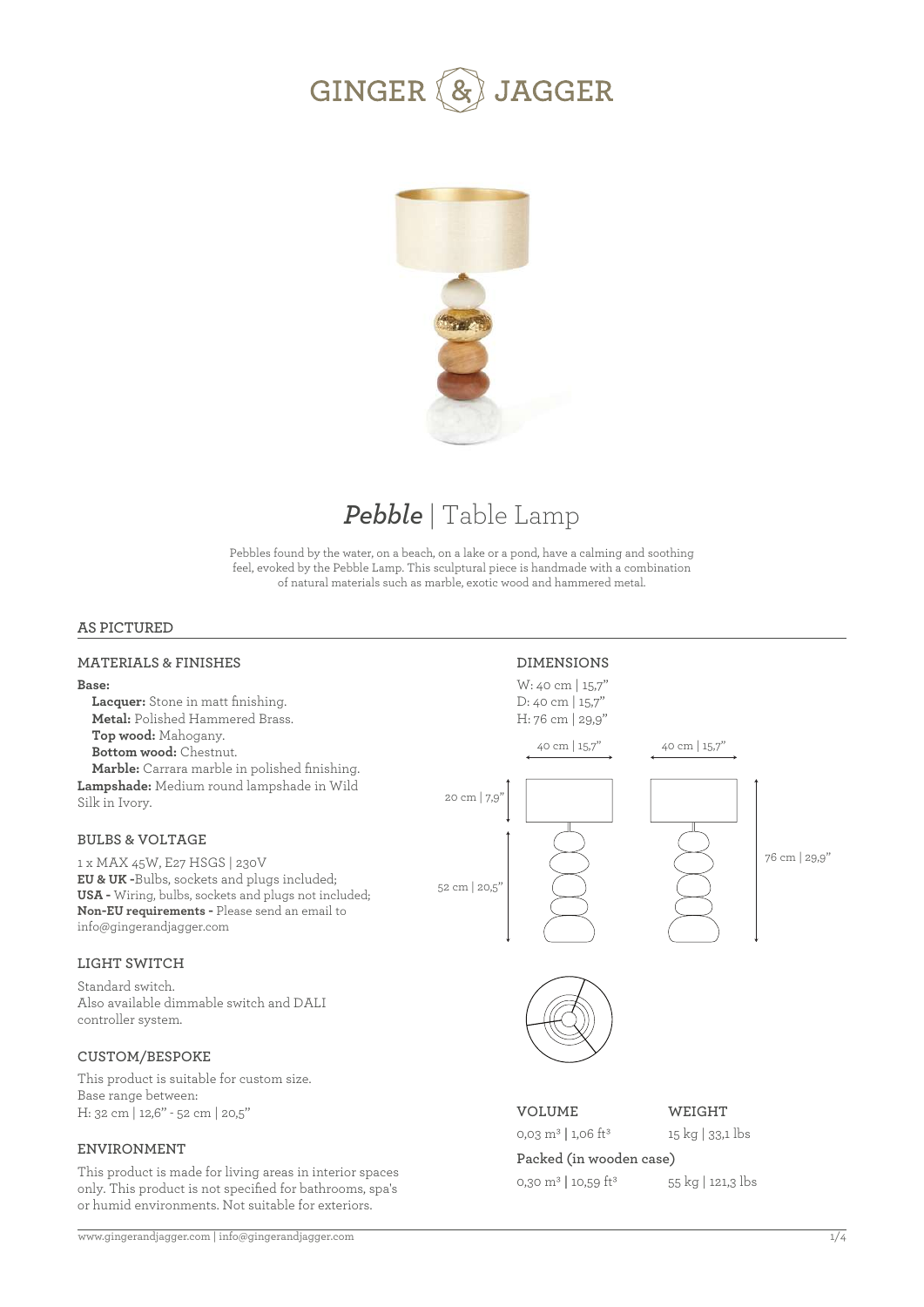# GINGER (& JAGGER

#### **PRODUCT OPTIONS**

**MATERIALS & FINISHES** 

**Base:**

 **Lacquer:** All RAL colours in matt or gloss finishing.  **Metal:** Brass, Copper or Nickel in Polished or Brushed Hammered Brass.  **Top wood:** Mahogany.  **Bottom wood:** Chestnut.  **Marble:** Romano Travertine in natural finishing; or Carrara, Negro Marquina, Estremoz and Estremoz Rose marble in honed finishing.

**Lampshade:** Wild Silk in Ivory, Honey, Green Moss, Black Amber or Silver.

**Lacquer:**







**CREAM STONE GREEN**

NCS S 1010 - Y20R NCS S 2005 - Y30R RAL 6009

**Metal:**



**POLISHED BRASS**



**BRUSHED BRASS**



**POLISHED NICKEL** Hammered Hammered Hammered Hammered Hammered Hammered



**BRUSHED NICKEL**





**BRUSHED COPPER**

**Wood:**





**CEDAR BRAZILIAN CEDAR**



**POLISHED COPPER**

www.gingerandjagger.com | info@gingerandjagger.com

Pebble | Table Lamp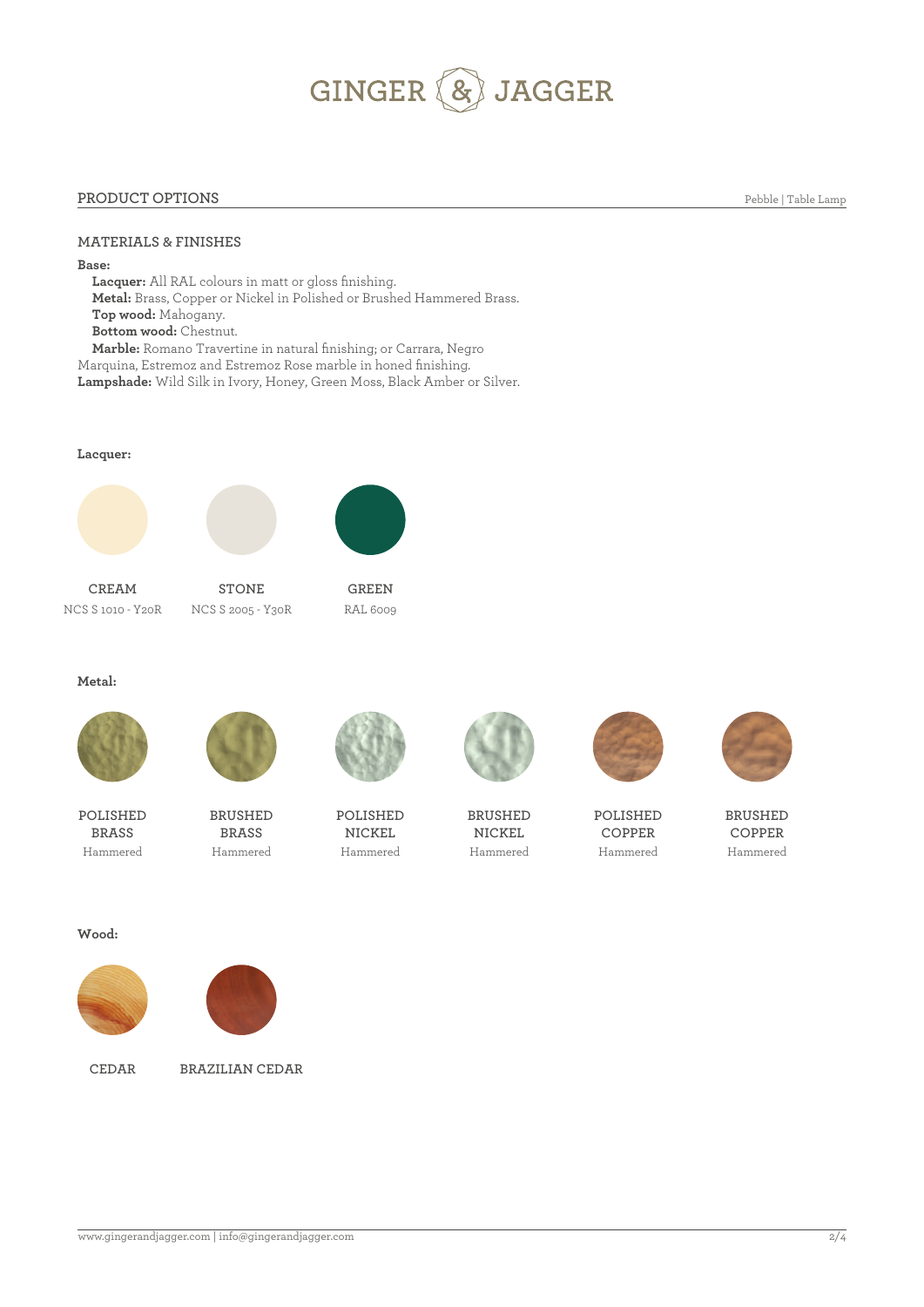# GINGER & JAGGER

### **PRODUCT OPTIONS**

Pebble | Table Lamp

### **Marble:**







**CARRARA ESTREMOZ ESTREMOZ ROSE**



**NEGRO** Honed **Honed ROSE MARQUINA**<br>Honed Honed Honed Honed Honed Natural



**ROMANO TRAVERTINE**

#### **Lampshade:**









**BLACK AMBER**



**SILVER**

**IVORY HONEY GREEN**

**MOSS**